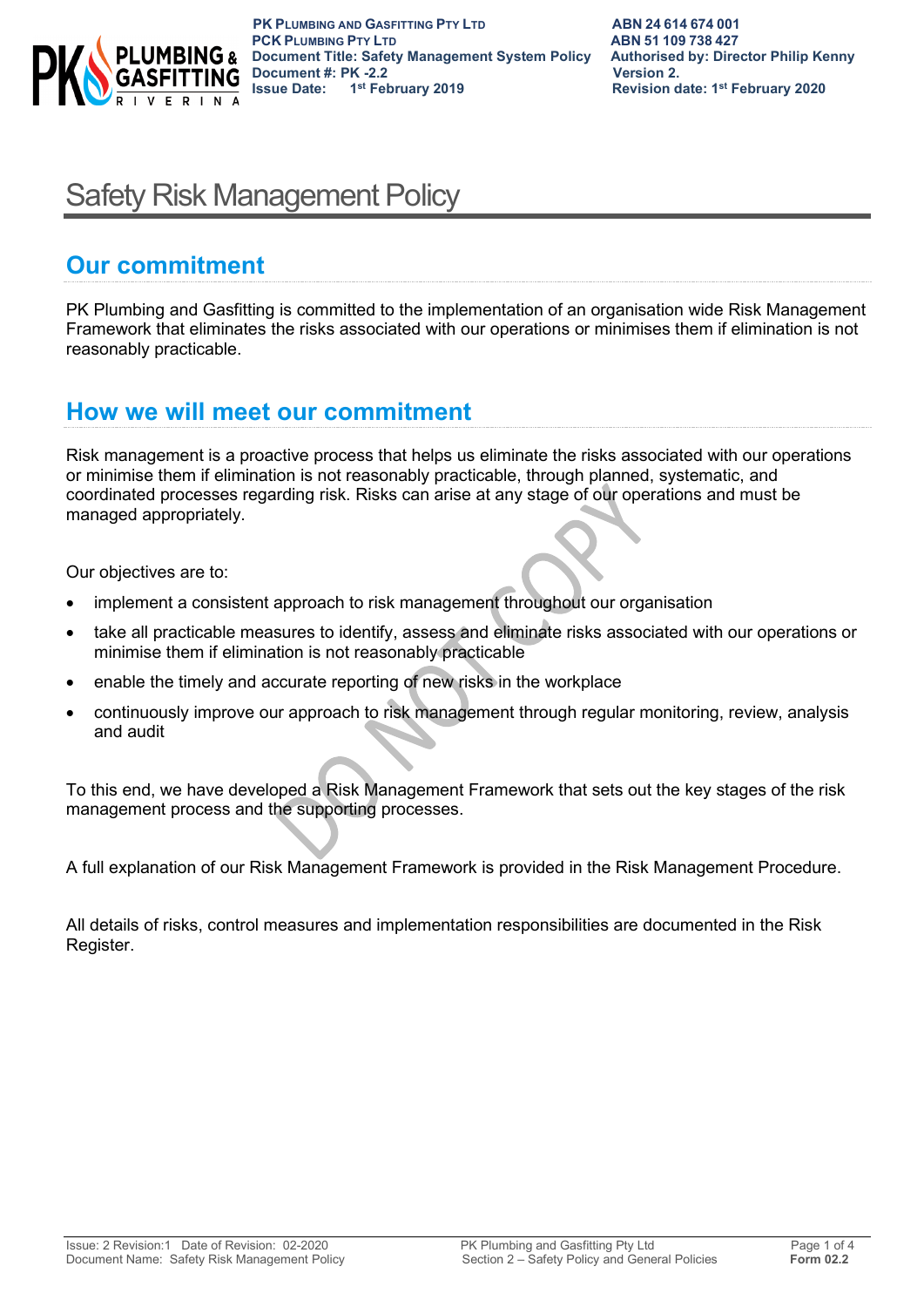

 **PK PLUMBING AND GASFITTING PTY LTD ABN 24614674001**<br> **PCK PLUMBING PTY LTD ABN 51109738427 PCK PLUMBING PTY LTD**<br> **PCK PLUMBING PTY LTD**<br> **Document Title: Safety Management System Policy** Authorised by: Director Philip Kenny **PLUMBING &** Document Title: Safety Management System Policy **Document #: PK -2.2 Version 2.**<br> **1ssue Date:** 1<sup>st</sup> February 2019 **19** Revision d

## **Scope**

This policy and supporting procedures apply to all workers and other persons at our workplace and all workers while present at another workplace (e.g. a customer's workplace).

## **Responsibilities**

PK Plumbing and Gasfitting has identified the following roles within our organisation with responsibilities for risk management, as:

- the employer/ person conducting a business or undertaking (PCBU)
- managers/supervisors
- workers

A summary of the key responsibilities for each role are listed below.

#### **Employer/PCBU Responsibilities**

*The Employer or PCBU can be a sole trader, the partners in a partnership, a company, an unincorporated association or a government department. In our organisation this responsibility is accepted by Director, Philip Kenny.*

The Employer/PCBU must:

- establish and implement the Risk Management Framework that will enable our risk management objectives to be met
- define and communicate risk management responsibilities and accountabilities to managers and supervisors and other relevant personnel

#### **Manager/Supervisor Responsibilities**

*Managers and supervisors are workers who have an area of control within the workplace. In our organisation this responsibility is accepted by <insert relevant role/s e.g. Shift Supervisors, Site Managers>.*

Managers and supervisors must:

- ensure this Risk Management Policy and the Risk Management Framework are effectively implemented and followed within their area of control
- accept accountability for identifying, assessing and eliminating risks associated with our operations or minimising them if elimination is not reasonably practicable
- accept accountability for the continuous monitoring of known or potential risks and regular review, analysis and audit of risks within their area of control
- resolve or appropriately escalate identified risks promptly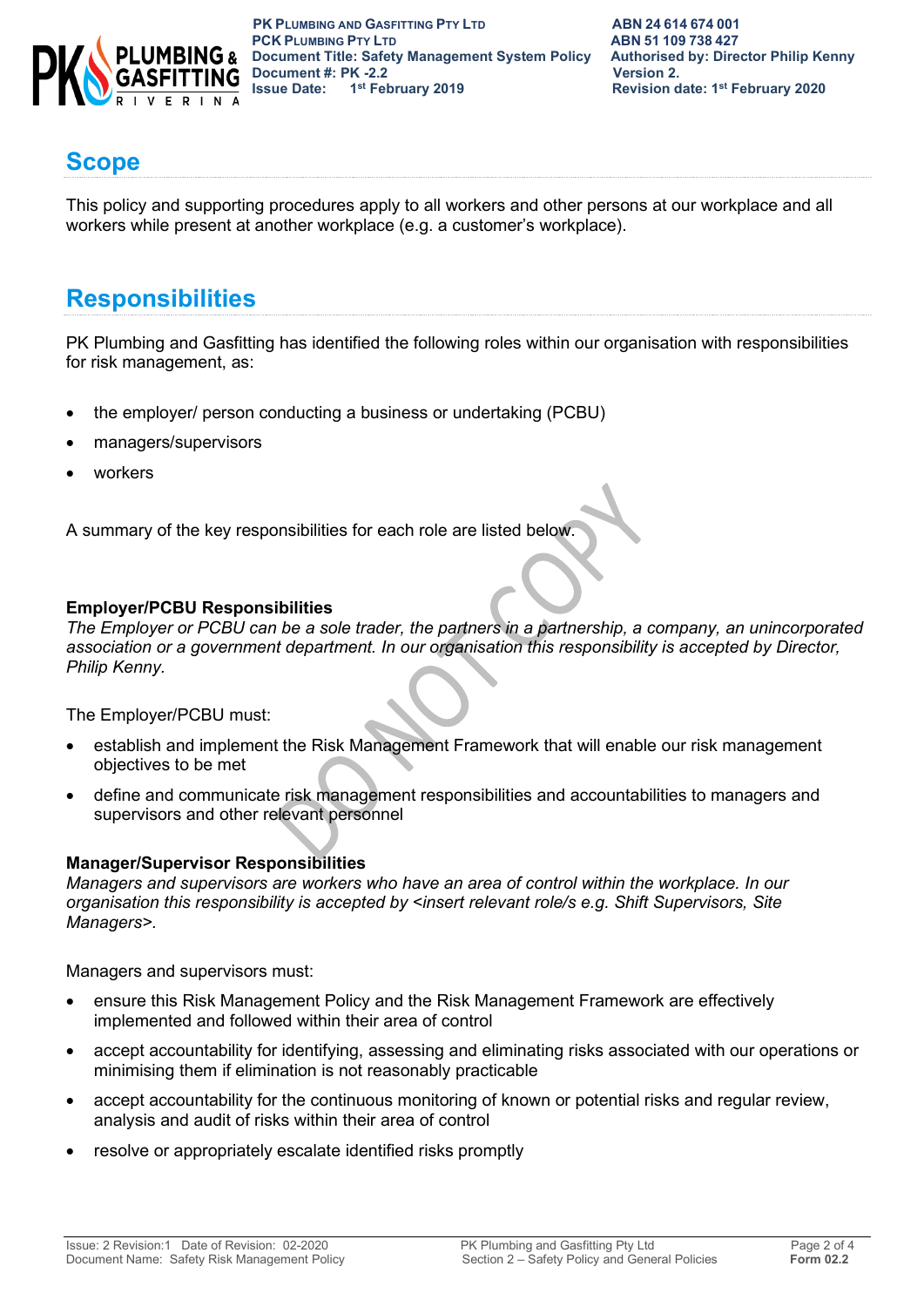

#### **Worker Responsibilities**

*A worker is any person who carries out work for a PCBU, including work as an employee, contractor, subcontractor, self-employed person, outworker, apprentice or trainee, work experience student, employee of a labour hire company placed with a 'host employer' and volunteers.*

Workers must:

- comply with this Risk Management Policy and the Risk Management Framework at all times
- report any risks in our workplace promptly
- report any risks while present at another workplace promptly

## **Supporting policies and procedures**

This policy should be read and followed in conjunction with the:

- Work Health and Safety Policy
- Chain of Responsibility Policy
- Risk Management Procedure
- Drugs and Alcohol Policy
- Fatigue Management Policy and Procedure
- Speed Management Policy and Procedure
- Load Management Policy and Procedure
- Consultation and Communication Policy
- Training and Competency Policy
- Document and Record Control Policy
- Code of Conduct Policy and Employee Misconduct Procedure
- Hazard Observation Procedure
- Incident Management Procedure
- Other relevant measures from the Risk Management Framework

### **Implementation and evaluation**

PK Plumbing and Gasfitting will ensure this Policy is reviewed and evaluated for its effectiveness in delivering policy objectives on an annual basis or earlier in the event of major changes to the legislation or our organisation structure and operations.